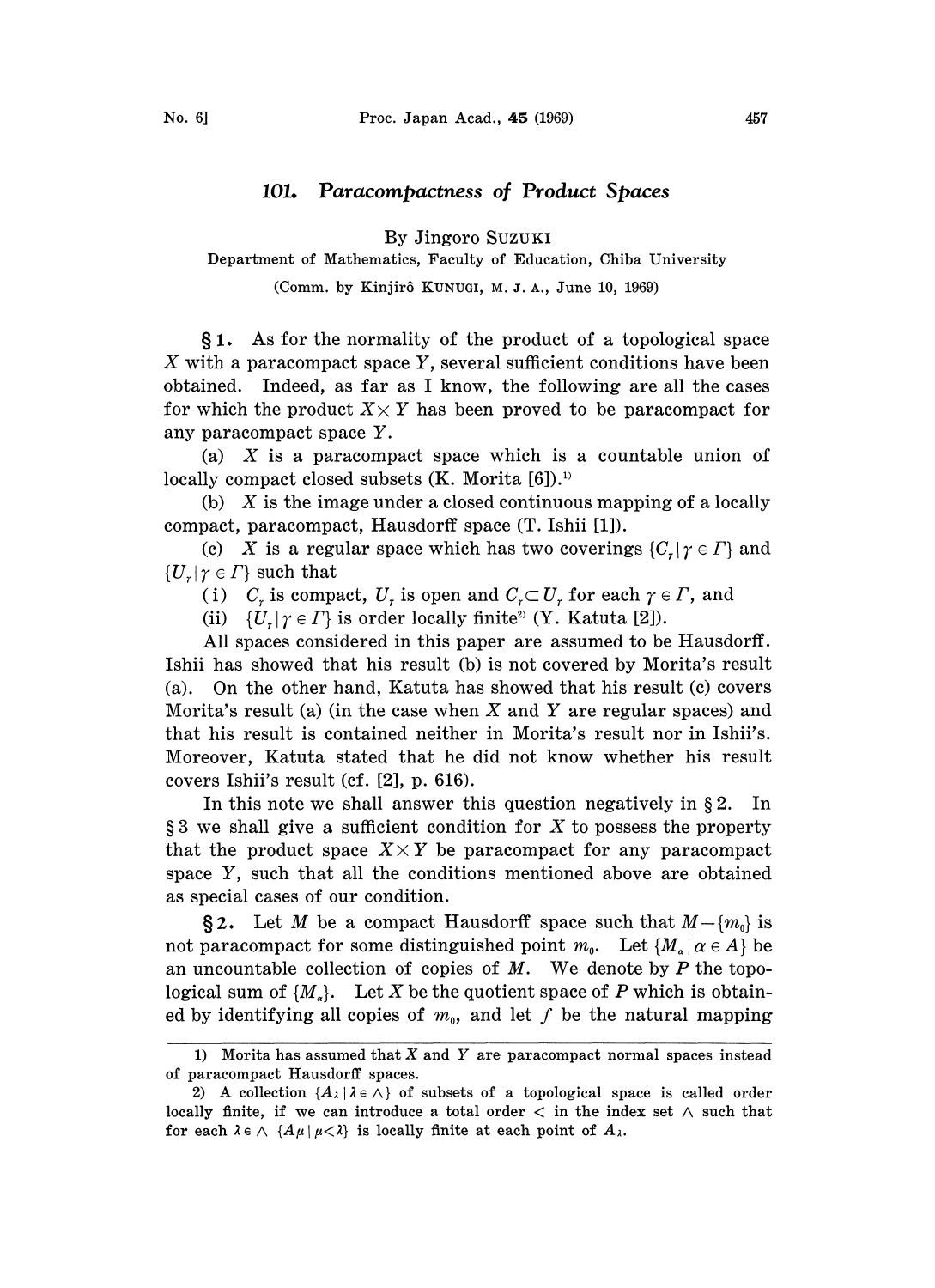of  $P$  onto  $X$ <sup>3)</sup> Then we have the following.

Theorem 1. The space X constructed above satisfies the condition (b), but does not the condition (c).

Proof. We shall prove only the second part of the theorem, as the first part follows readily from the construction of  $X$ . We denote by  $x_0$  the point of X which is obtained by identifying all copies of  $m_0$ . We assume that  $X$  satisfies the condition (c), that is, there exist two coverings  $\mathfrak{C} = \{C_r | \gamma \in \Gamma \}$  and  $\mathfrak{U} = \{U_r | \gamma \in \Gamma \}$  such that (i)  $C_r$  is compact,  $U_r$  is open and  $C_r \subset U_r$  for each  $\gamma \in \Gamma$ , and (ii)  $\{U_r | \gamma \in \Gamma\}$  is order locally<br>finite.<br>We put finite.

We put

$$
\Gamma' = \{ \gamma \mid C_r \ni x_0, \ \gamma \in \Gamma \},
$$

then we shall show that  $\Gamma'$  is uncountable. For this purpose we assume that  $\Gamma'$  is countable. Then we have  $\{\alpha \mid P' \cap M_{\alpha} = \{m_0\}\}\neq \phi^4$ where  $P' = \bigcup_{\alpha \in \mathbb{Z}} f^{-1}(C_{\gamma}).$  For some point  $\alpha_0$  of  $\{\alpha \mid P' \cap M_{\alpha} = \{m_0\}\}\)$  we put

$$
F_{\alpha_0} = \{ \gamma \mid f^{-1}(C_{\gamma}) \cap [M_{\alpha_0} - \{m_0\}] \Rightarrow \phi, \ \gamma \in \Gamma' \},
$$
  
\n
$$
\mathfrak{U}_{\alpha_0} = \{ [M_{\alpha_0} - \{m_0\}] \cap f^{-1}(U_{\gamma}) \mid \gamma \in \Gamma_{\alpha_0} \} \quad \text{and}
$$
  
\n
$$
\mathfrak{C}_{\alpha_0} = \{ [M_{\alpha_0} - \{m_0\}] \cap f^{-1}(C_{\gamma}) \mid \gamma \in \Gamma_{\alpha_0} \}.
$$

Then  $M_{\alpha_0} - \{m_{\alpha_0}\}$  has two coverings  $\mathbb{1}_{\alpha_0}$  and  $\mathbb{C}_{\alpha_0}$  which satisfy the condition (c). Hence  $M \times [M_{\alpha_0} - \{m_0\}]$  is paracompact. But as is well known, tion (c). Hence  $M \times [M_{\alpha_0} - \{m_0\}]$  is paracompact. But as is well known,  $M \times [M_{\alpha_0} - \{m_0\}]$  is not normal (cf. [6] or [7]). Thus  $\Gamma'$  is uncountable.<br>Therefore  $\{U_\tau | U_\tau \ni x_0, \gamma \in \Gamma\}$  is uncountable. This contrad Therefore  $\{U_r | U_r \ni x_0, \gamma \in \Gamma\}$  is uncountable. order local finiteness of  $\{U_r | \gamma \in \Gamma\}$ . Thus the proof is completed.

The existence of a space M with the property described above is seen from an example below.

Example. Let  $\Omega$  be the first uncountable ordinal. We take  $\{\alpha \mid \alpha \leq \Omega\}$  with order topology and  $\Omega$  for M and  $m_0$  in the above construction respectively. Then the space which is constructed from  $\{\alpha | \alpha \leq \Omega\}$  as established above, satisfies the condition described in Theorem 1.

**§3.** Theorem 2. Let Y be a paracompact space and let  $\{K_i | \lambda \in \Lambda\}$ be a discrete family of compact subsets of a collectionwise normal space  $X$ . If for any closed subset  $F$  of  $X$  which is contained in  $X-\bigcup_{\lambda\in A}K_{\lambda}$  the product  $F\times Y$  is paracompact, then  $X\times Y$  is paracompact.

For the proof we shall first prove the following lemma.

**Lemma.** Let Y be a paracompact space and let  $x_0$  be a point of a **Lemma.** Let Y be a paracompact space and let  $x_0$  be a point of a regular space X. If for any subset F of X contained in  $X-\{x_0\}$   $F\times Y$  $regular\ space\ X.\ \ If\ for\ any\ subset\ F\ of\ X\ is\ paracompact,\ then\ X\times Y\ is\ paracompact.$ is paracompact, then  $X \times Y$  is paracompact.<br>Proof. Let  $\mathfrak{B}$  be any open covering of  $X \times Y$ . Then there exist

<sup>3)</sup> This process is due to Ishii's example in [1].

<sup>4)</sup>  $\phi$  denotes the empty set.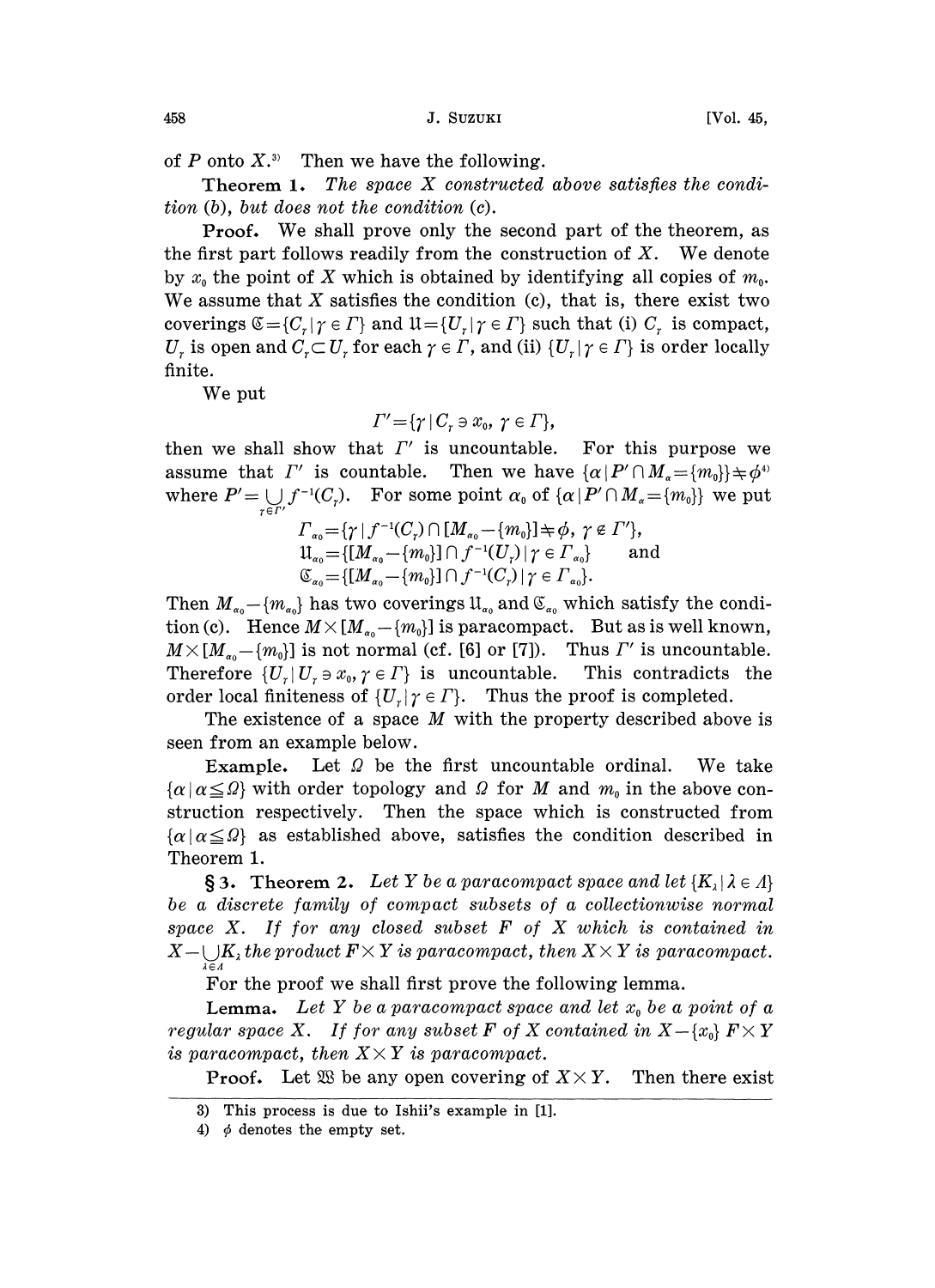a family  $\{U_r | r \in \Gamma\}$  of neighborhoods of  $x_0$  in X and a locally finite open covering  ${V_r | \gamma \in \Gamma}$  of Y such that

(i)  $\{U_r \times V_r | \gamma \in \Gamma\}$  covers  $\{x_0\} \times Y$ , and

(ii) for any  $\gamma \in \Gamma$  there exists  $W \in \mathfrak{W}$  such that  $U_{\gamma} \times V_{\gamma} \subset W$ .

Moreover, we can select a family  $\{U'_\lambda | \lambda \in \Lambda\}$  of neighborhoods of  $x_0$  and a locally finite open covering  $\{V'_{\ell} | \lambda \in A\}$  of Y such that

(i')  $\{U'_i \times V'_i | \lambda \in \Lambda\}$  covers  $\{x_0\} \times Y$ , and

(ii')  $\overline{\bigcup \{U'_i \times V'_i | \lambda \in A\}} \subset \bigcup \{U_r \times V_r | \gamma \in \Gamma\}.$ 

Then  $[X-U'_1] \times \bar{V}'_1$  is paracompact by the assumption of the theorem and  $X_1 = \cup \{ [X-U'] \times \bar{V}'_1 | \lambda \in \Lambda \}$  is paracompact by [3]. Hence there exists a locally finite open covering  $\mathfrak{B}_1$  of  $X_1$  which refines  $\{W \cap X_1 | W \in \mathfrak{W}\}\$ . Then  $\left\{W_1 \cap \left[\bigcup_{\lambda \in \Gamma} \{[X - \overline{U}_\lambda'] \times V_\lambda'\}\right] \middle| W_1 \in \mathfrak{W}_1\right\}$  is a locally finite family of open subsets of X. It is easily proved that  $\left\{W_1 \cap \left[\bigcup_{i=1}^N \{[X-\bar{U}_i']\times V_i'\}\right] \middle| W_1 \in \mathfrak{B}_1\right\} \cup \{U_i \times V_i | \gamma \in \Gamma\}$  is a locally finite open covering of X and refines  $\mathfrak{B}$  by (ii'). This completes the proof.

Now we shall return to the proof of Theorem 2.

**Proof of Theorem 2.** Let  $X_1$  be a quotient space of X which is obtained by contracting  $K_{\lambda}$  to a point  $x_{\lambda}$  for every  $\lambda \in \Lambda$ . We denote by f the natural mapping of X onto  $X<sub>1</sub>$ , then f is a perfect mapping.  ${x<sub>1</sub>}$  is a closed discrete subset of the collectionwise normal space  $X_1$ . Hence there exists a discrete collection  $\{U_\lambda | \lambda \in \Lambda\}$  of open subsets of  $X_1$  such that  $U_2 \ni x_2$  for every  $\lambda \in A$ . By lemma and perfectness of  $f \bar{U}_1 \times Y$  is paracompact for every  $\lambda \in A$  and also by the assumption of the theorem we can easily prove that  $\left[X_i-\bigcup_{i\in I} U_i\right]\times Y$  is paracompact. Therefore  $X_1 \times Y = \bigcup_{\lambda \in A} {\{\overline{U}_\lambda \times Y | \lambda \in A\}} \cup \left[ X_1 - \left( \bigcup_{\lambda \in A} U_\lambda \right) \right] \times Y$  is paracompact for every  $(x, y) \in X \times Y$ ; then g is a perfect mapping. Hence  $X \times Y$ ,  $X \leq X \leq X$  is paracompact<br> $X \leq Y \rightarrow X_1 \times Y$  be a mapping such that  $g(x,y)=(f(x),y)$ by [3]. Let  $g: X \times Y \rightarrow X_1 \times Y$  be a mapping such that  $g(x,y) = (f(x), y)$ <br>for every  $(x, y) \in X \times Y$ ; then g is a perfect mapping. Hence  $X \times Y$ , which is an inverse image under g of paracompact space  $X_1 \times Y$ , is paraeompaet. Thus the proof is completed.

In case  $X$  is paracompact we have the following.

**Theorem 3.** Let Y be a paracompact space and let K be a locally compact closed subset of a paracompact space X. If for any closed subset F of X contained in  $X-K$ ,  $F \times Y$  is paracompact, then  $X \times Y$ is paracompact.

Proof. By the assumption of the theorem there exists a locally finite family  $\mathbb{R} = \{K_1 | \lambda \in \Lambda\}$  of compact subsets of X such that  $\cup \{K_1 | \lambda \in \Lambda\} = K$ . For every  $x \in X$  we can select a neighborhood  $U(x)$ of x such that  $U(x)$  meets only finite number of elements of  $\Re$ . Let  $\mathfrak{B} = \{V_r | \gamma \in \Gamma\}$  be a locally finite open covering of X such that for every